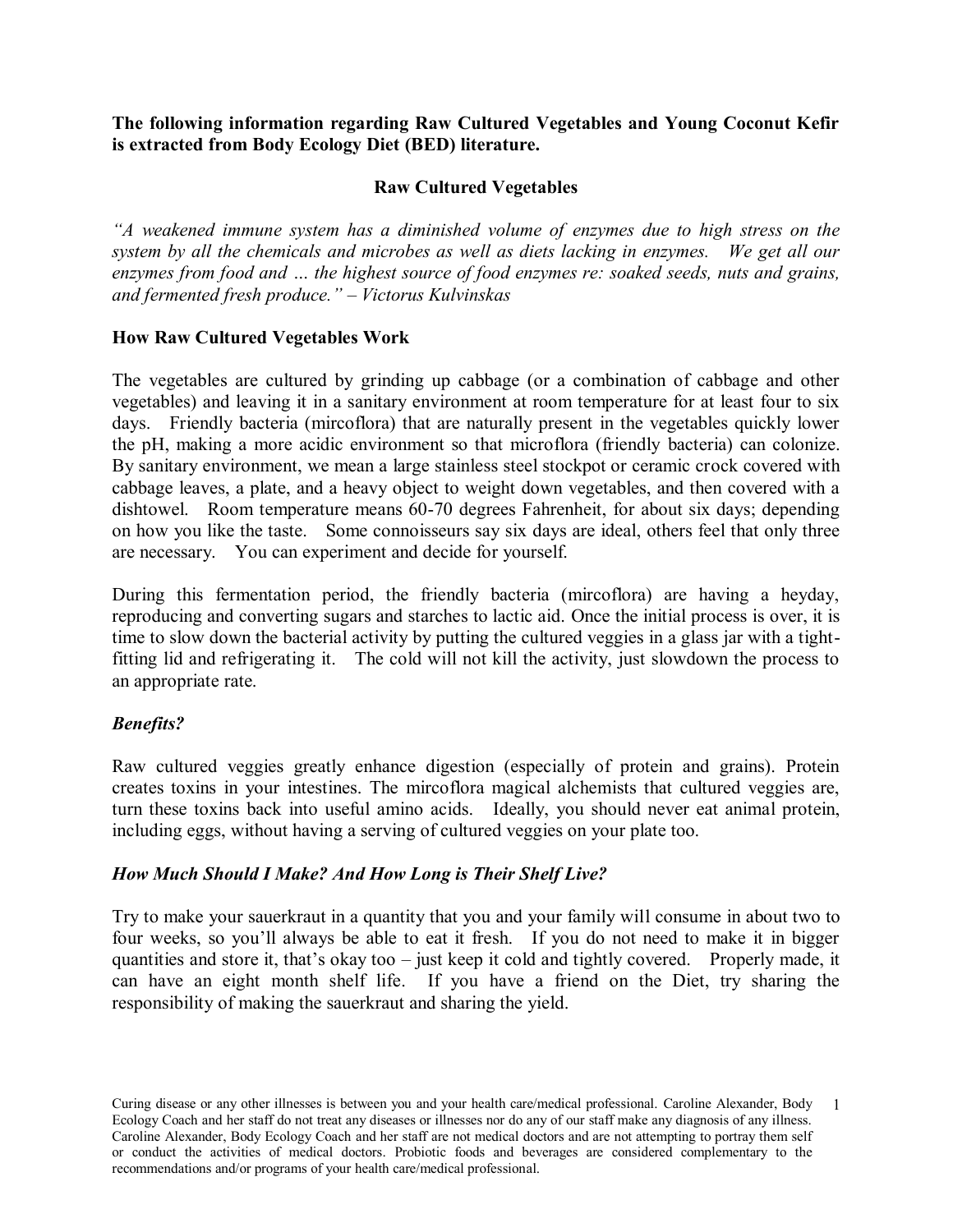## *Get Creative!*

Once you master the basic technique, be creative. Try different vegetable combinations, and include soaked, drained ocean vegetables like hijiki and arame. Use lemon juice, herbs (fresh or dried), seeds (dill or caraway), and juniper berries.

## *Tips for Eating Raw Cultured Vegetables*

Include at least  $\frac{1}{2}$  cup of the veggies in any meal where you are eating a protein or starch. Use the juice in salad dressing as a replacement for the apple cider vinegar or lemon juice. You can also toss the veggies into salads, wrap them up in blue cornmeal tortilla, or serve them with crunchy blue corn chips.

Never heat the veggies, or the valuable enzymes and beneficial bacteria (mircoflora) will be killed. If you leave them out a t room temperature for a while, they will come alive and start to multiply quickly. So sometimes when you open a jar, the veggies overflow and start bubbling out the top. This is good! It just means your batch is rich with viable bacteria (mircoflora) ready to go to work in your digestive tract and establish a new inner ecology.

## *Recipes*

There is no one perfect way to make raw sauerkraut, but the secret is in using fresh, well-cleaned vegetables that taste good and are not too mature. They should be harvested when they are sweet, juicy, tender and delicious. Good cabbage, beets and carrots are sweet and full of many exciting flavors. Vegetables ferment as a result of beneficial bacteria (mircoflora) that are naturally present. Normally, the beneficial bacteria dominate and give you great tasting raw cultured vegetables. The cleaner the equipment and vegetables, the better. You do want to shake your vegetables after cleaning so as to have the least amount of water in the raw culturing vegetables.

## *Our Favorite Beginners Recipes*

We like to add freshly squeezed lemon juice to our cabbage, because it tastes delicious and retains the beautiful color in the vegetables.

For every three heads of cabbage (we use 2 green cabbages and 1 red cabbage)

Combine  $\frac{3}{4}$  to 1 cup Freshly squeezed lemon juice and 3 Tbsp. Dried Dill weed

Put this mixture into a stainless steel bowl and beat it thoroughly with a blunt object. Put this into your crock or stainless steel stockpot and cover with at least two layers of cabbage leaves, the plate, and the heavy object. Find a cool spot in your home and let it sit for six days before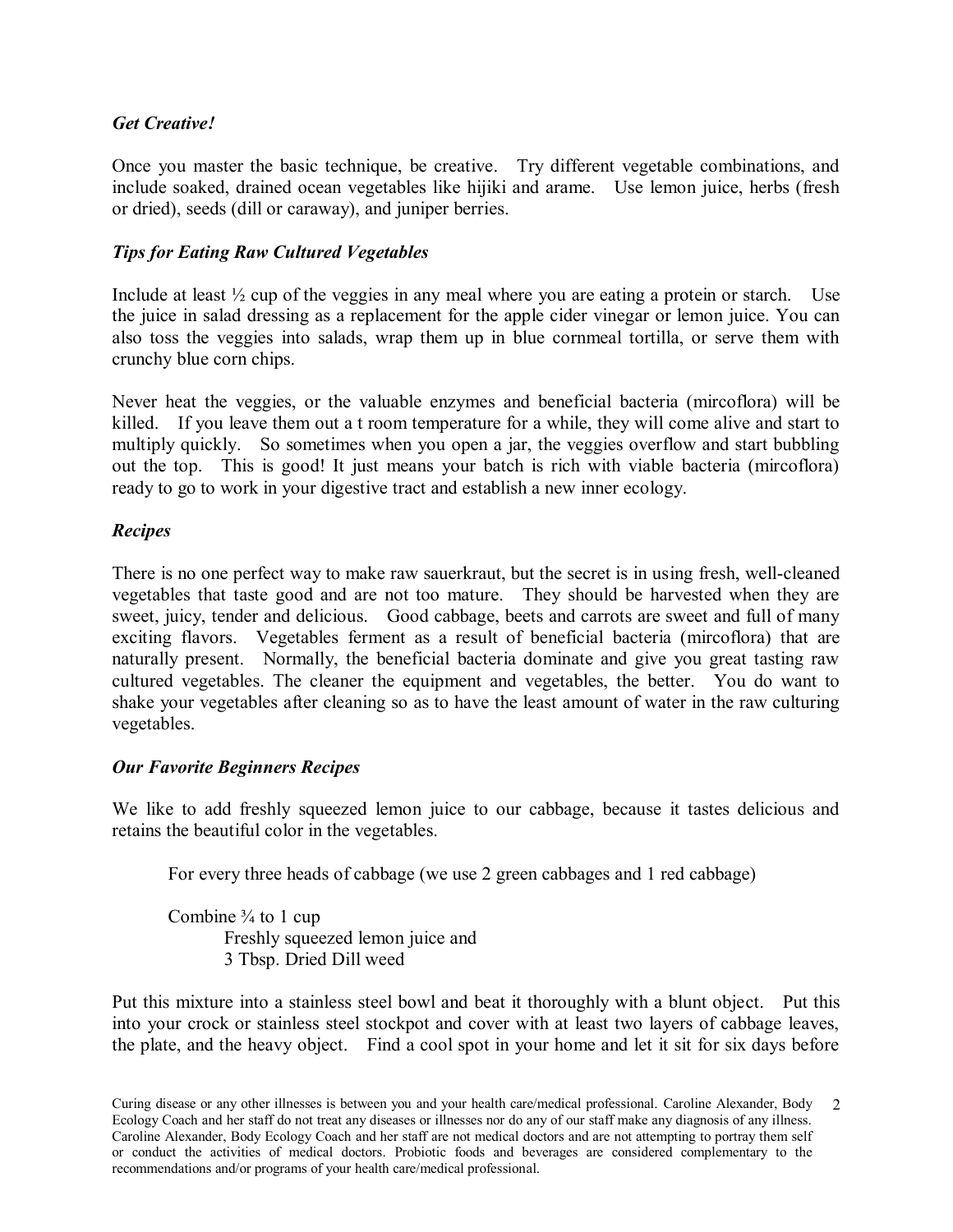unveiling it. Scrape off any foam or mildew from the top of edges, and refrigerate as above. Your batch, if you've made it correctly. Should be brightly colored, juicy and sweet.

### *BED Special Recipe*

Ingredients and equipment:

1 Packet of Body Ecogoly's cultured vegetable starter 1 head organic red or green cabbage (or half a head of each) Other organic hard root vegetables (optional) Lemon Juice (optional) Fresh herbs A glass or stainless steel straight-sided jar or canister (must be airtight)

- 1. Discard the outer leaves of the cabbage, cut into sections and wash. Remove the stalk and slice the cabbage into shreds. (The easiest and quickest way is to use a food processor. Use the shredding disk.)
- 2. Place the shredded cabbage into a large bowl. Remove 2 cups of the shredded cabbage and place into a blended with enough filtered water to make a puree.
- 3. Add cultured vegetable starter to this puree and let it sit for 15 minutes. (Starter will become activated.)
- 4. Add the puree back into the rest of the shredded cabbage and mix well.
- 5. Place cabbage/cultured vegetable mixture into the jar or canister. Pack down well with your fist. Seal jar with airtight lid and place in a room temperature (72-75 degree) darkened corner until fermented. This will be from 3 to 6 days or perhaps even longer. (We have left them for as long as 14 days.) A layer of harmless mold will often form on the top. Simply scrape this off or it will spoil the flavor of your cultured vegetables. Place your cultured vegetables into an airtight container and refrigerate. The fermentation process will continue, but very slowly. Over time they will "age" like wine does becoming softer and even more delicious.
- 6. If using other vegetables such as carrot, turnips, garlic, scallions, or daikon, wash them well and peel if desired. If you use ocean vegetables, soak these in water first, then drain and chop. If desired, you can add one teaspoon of mineral-rich, natural sugar to the cultured puree. The bacteria will feed off of the sugar and not cause a problem if you have candida.

## **Young Coconut Kefir**

#### *How Young Coconut Kefir Came to be and How it Works*

Americans have seen and tasted the meat and the milk of mature (brown, hairy) coconut; a green coconut is really the same food, but it is just younger. Sometimes the green outer shells are cut off before they are shipped to U.S. markets. Look for either a green shell or a white "husk" if the outer shell has been removed. You may not see them I the produce section of your big-chain supermarket, but they are readily available in Asian, Latino, and other ethnic or farmer's markets. Many health food stores will carry them upon request.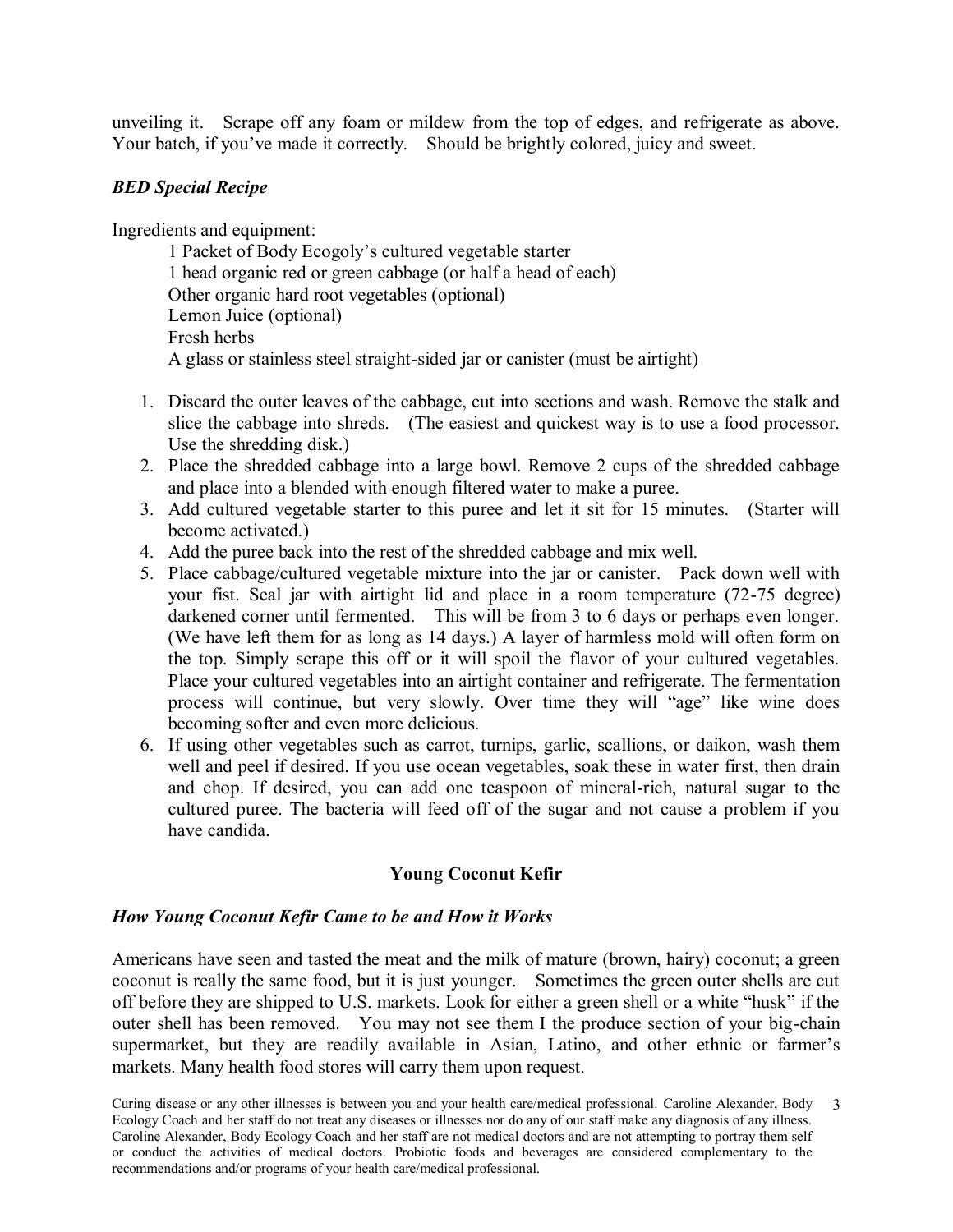Although the liquid of the young coconut has an abundance of minerals, the concern was that it would be too sweet. Drinking it would make the body to acidic and encourage the growth of pathogens and cancers. The idea to add Body Ecology's kefir starter to this liquid and "culture it" kept popping into Donna Gates' mind. It was clear that it would be a perfect medium for the growth of beneficial microflora. Soon the starter kit was created, and when added to the coconut water, and let to rest over a 24-hour period, all of the sugar disappeared. What remained was a fizzy, sour, champagne-like drink, like a spritzer.

## *Benefits?*

- 1. It completely **stops your cravings for sugar**. Imagine the benefits of that?
- 2. It **aids digestion** of all foods.
- 3. **It has a tonifying affect on the intestines**, even flattening the abdomen!
- 4. **It appears to cleanse the liver**. In Chinese medicine, the liver rules the skin, eyes, and joints. **Coconut water kefir eases aches and joint pains**. Many people report having a prettier complexion. They experience the brown liver spots on the skin fading away and skin tags, moles, or warts drying up and disappearing. Vision also improves.
- 5. **It contains high levels of valuable minerals, including potassium, natural odium, calcium, and magnesium**, which explains why the hair, skin, and nails become stronger and have a prettier shine.
- 6. **It also appears to have a beneficial, cleansing effect on the endocrine system (adrenals, thyroid, pituitary, ovaries).** Women find that their periods are cleaner and healthier; some who had experienced early menopause have reported that this important monthly cleansing returning again.
- 7. **It increases energy and gives you an overall feeling of good health.** Young green coconuts yield several delicious foods. You can ferment the water (not "coconut milk") into that delicious, healing kefir.

# *Ways to Enjoy Coconut Water Kefir*

There are so many ways to utilize the young coconut kefir! A half cup with meals greatly helps digestion. You can add ginger, stevia, lemon, and/or lime if desired. A ½ cup at bedtime will establish a healthy inner ecosystem. Studies from Europe show that when you are lying still during sleep, the mircoflora produce faster. In the morning, combine  $\frac{1}{2}$  cup of the young coconut water with unsweetened cranberry or black currant juice, as a great wake-up tonic. Add in stage two of the BED, when you start introducing a little fruit for breakfast, the coconut kefir mircoflora will happily enjoy the sugar in the fruit and leave you with its vitamins and minerals.

If you are lactose intolerant because you do not have dairy-loving mircoflora thriving in your inner ecosystem, begin adding them by drinking the coconut water kefir and eating young coconut kefir "cheese". You'll soon find yourself enjoying kefir made from organic milk as well.

Curing disease or any other illnesses is between you and your health care/medical professional. Caroline Alexander, Body Ecology Coach and her staff do not treat any diseases or illnesses nor do any of our staff make any diagnosis of any illness. Caroline Alexander, Body Ecology Coach and her staff are not medical doctors and are not attempting to portray them self or conduct the activities of medical doctors. Probiotic foods and beverages are considered complementary to the recommendations and/or programs of your health care/medical professional. 4